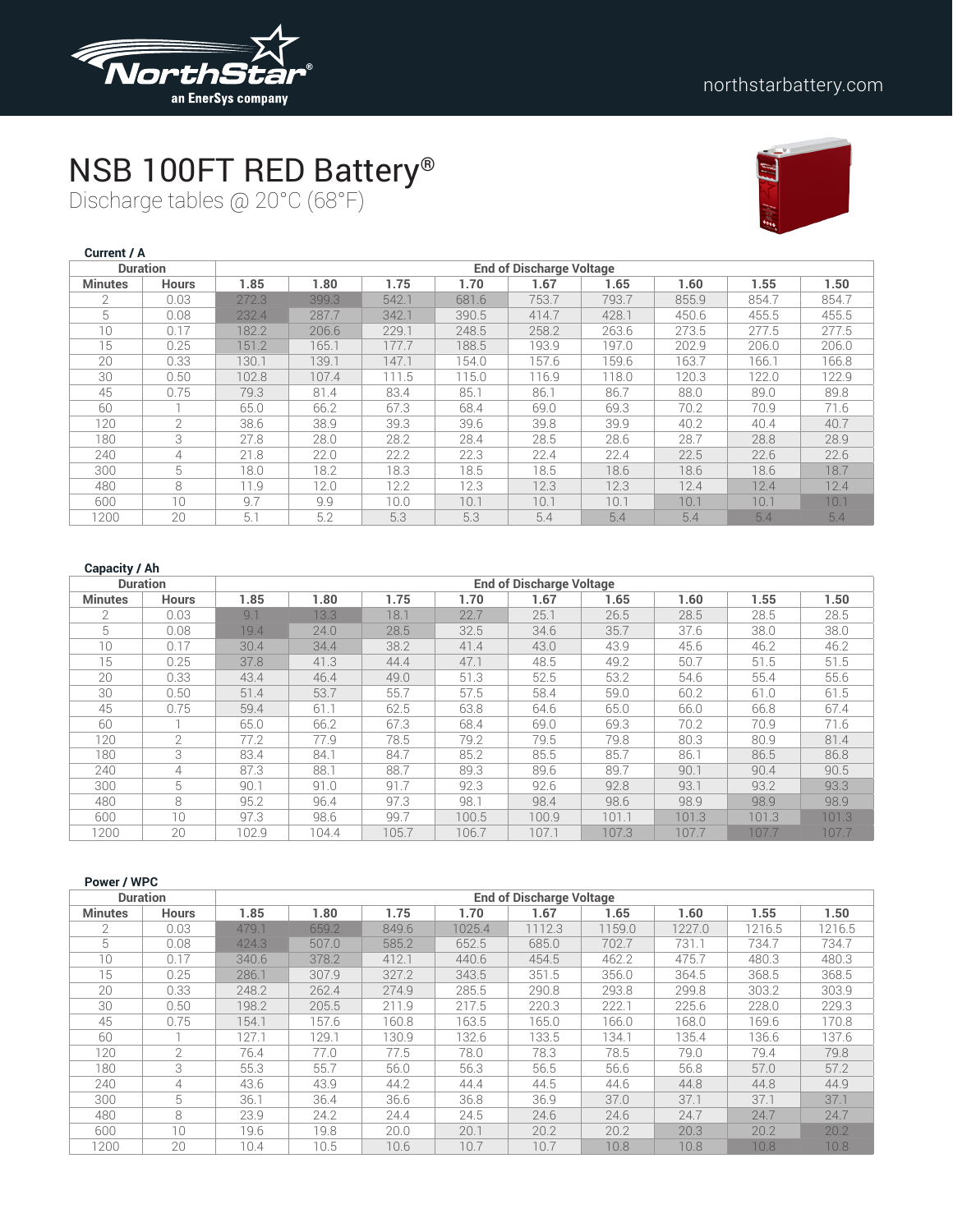

## NSB 100FT RED Battery®

Discharge tables @ 25°C (77°F)



| <b>Current / A</b> |                 |       |       |       |       |                                 |       |       |       |       |
|--------------------|-----------------|-------|-------|-------|-------|---------------------------------|-------|-------|-------|-------|
|                    | <b>Duration</b> |       |       |       |       | <b>End of Discharge Voltage</b> |       |       |       |       |
| <b>Minutes</b>     | <b>Hours</b>    | 1.85  | 1.80  | 1.75  | 1.70  | 1.67                            | 1.65  | 1.60  | 1.55  | 1.50  |
| $\overline{2}$     | 0.03            | 302.2 | 443.1 | 601.6 | 756.4 | 836.4                           | 880.7 | 949.7 | 948.5 | 948.5 |
| 5                  | 0.08            | 253.0 | 313.3 | 372.5 | 425.2 | 451.5                           | 466.1 | 490.6 | 495.9 | 495.9 |
| 10                 | 0.17            | 195.7 | 222.0 | 246.2 | 267.0 | 277.4                           | 283.3 | 293.9 | 298.1 | 298.1 |
| 15                 | 0.25            | 161.2 | 176.1 | 189.5 | 201.0 | 206.8                           | 210.1 | 216.4 | 219.7 | 219.8 |
| 20                 | 0.33            | 138.1 | 147.6 | 156.1 | 163.5 | 167.2                           | 169.4 | 173.7 | 176.3 | 177.1 |
| 30                 | 0.50            | 108.4 | 113.2 | 117.5 | 121.3 | 123.2                           | 124.4 | 126.9 | 128.6 | 129.6 |
| 45                 | 0.75            | 83.0  | 85.3  | 87.3  | 89.2  | 90.2                            | 90.8  | 92.1  | 93.3  | 94.1  |
| 60                 |                 | 67.8  | 69.0  | 70.2  | 71.3  | 71.9                            | 72.3  | 73.2  | 74.0  | 74.6  |
| 120                | $\overline{2}$  | 39.9  | 40.2  | 40.6  | 40.9  | 41.1                            | 41.2  | 41.5  | 41.8  | 42.0  |
| 180                | 3               | 28.6  | 28.8  | 29.0  | 29.2  | 29.3                            | 29.4  | 29.5  | 29.6  | 29.7  |
| 240                | 4               | 22.4  | 22.5  | 22.7  | 22.9  | 22.9                            | 23.0  | 23.1  | 23.1  | 23.2  |
| 300                | 5               | 18.4  | 18.6  | 18.7  | 18.9  | 18.9                            | 18.9  | 19.0  | 19.0  | 19.0  |
| 480                | 8               | 12.1  | 12.2  | 12.4  | 12.5  | 12.5                            | 12.5  | 12.6  | 12.6  | 12.6  |
| 600                | 10              | 9.9   | 10.0  | 10.1  | 10.2  | 10.2                            | 10.2  | 10.3  | 10.3  | 10.3  |
| 1200               | 20              | 5.2   | 5.3   | 5.3   | 5.4   | 5.4                             | 5.4   | 5.4   | 5.4   | 5.4   |

| <b>Duration</b> |               |       |       |       |       | <b>End of Discharge Voltage</b> |       |       |       |       |  |  |  |
|-----------------|---------------|-------|-------|-------|-------|---------------------------------|-------|-------|-------|-------|--|--|--|
| <b>Minutes</b>  | <b>Hours</b>  | 1.85  | 1.80  | 1.75  | 1.70  | 1.67                            | 1.65  | 1.60  | 1.55  | 1.50  |  |  |  |
| $\mathcal{P}$   | 0.03          | 10.1  | 14.8  | 20.1  | 25.2  | 27.9                            | 29.4  | 31.7  | 31.6  | 31.6  |  |  |  |
| 5               | 0.08          | 21.1  | 26.1  | 31.0  | 35.4  | 37.6                            | 38.8  | 40.9  | 41.3  | 41.3  |  |  |  |
| 10              | 0.17          | 32.6  | 37.0  | 41.0  | 44.5  | 46.2                            | 47.2  | 49.0  | 49.7  | 49.7  |  |  |  |
| 15              | 0.25          | 40.3  | 44.0  | 47.4  | 50.3  | 51.7                            | 52.5  | 54.1  | 54.9  | 54.9  |  |  |  |
| 20              | 0.33          | 46.0  | 49.2  | 52.0  | 54.5  | 55.7                            | 56.5  | 57.9  | 58.8  | 59.0  |  |  |  |
| 30              | 0.50          | 54.2  | 56.6  | 58.8  | 60.6  | 61.6                            | 62.2  | 63.4  | 64.3  | 64.8  |  |  |  |
| 45              | 0.75          | 62.3  | 64.0  | 65.5  | 66.9  | 67.6                            | 68.1  | 69.1  | 69.9  | 70.6  |  |  |  |
| 60              |               | 67.8  | 69.0  | 70.2  | 71.3  | 71.9                            | 72.3  | 73.2  | 74.0  | 74.6  |  |  |  |
| 120             | $\mathcal{L}$ | 79.8  | 80.5  | 81.1  | 81.8  | 82.2                            | 82.4  | 83.0  | 83.5  | 84.0  |  |  |  |
| 180             | 3             | 85.7  | 86.4  | 87.0  | 87.6  | 87.9                            | 88.1  | 88.5  | 88.9  | 89.2  |  |  |  |
| 240             | 4             | 89.4  | 90.2  | 90.9  | 91.4  | 91.7                            | 91.9  | 92.3  | 92.5  | 92.7  |  |  |  |
| 300             | 5             | 92.0  | 92.9  | 93.7  | 94.3  | 94.6                            | 94.7  | 95.1  | 95.2  | 95.2  |  |  |  |
| 480             | 8             | 96.7  | 97.9  | 98.9  | 99.7  | 100.0                           | 100.2 | 100.5 | 100.5 | 100.5 |  |  |  |
| 600             | 10            | 98.6  | 100.0 | 101.1 | 101.9 | 102.3                           | 102.5 | 102.7 | 102.7 | 102.7 |  |  |  |
| 1200            | 20            | 103.6 | 105.2 | 106.5 | 107.5 | 107.9                           | 108.1 | 108.5 | 108.5 | 108.5 |  |  |  |

| Power / WPC    |                 |       |       |       |        |                                 |        |        |        |                   |
|----------------|-----------------|-------|-------|-------|--------|---------------------------------|--------|--------|--------|-------------------|
|                | <b>Duration</b> |       |       |       |        | <b>End of Discharge Voltage</b> |        |        |        |                   |
| <b>Minutes</b> | <b>Hours</b>    | 1.85  | 1.80  | 1.75  | 1.70   | 1.67                            | 1.65   | 1.60   | 1.55   | 1.50              |
| $\mathfrak{D}$ | 0.03            | 531.7 | 731.6 | 942.8 | 1137.8 | 1234.3                          | 1286.2 | 1361.6 | 1350.0 | 1350.0            |
| 5              | 0.08            | 462.0 | 552.0 | 637.2 | 710.4  | 745.9                           | 765.1  | 796.0  | 799.9  | 799.9             |
| 10             | 0.17            | 365.9 | 406.4 | 442.8 | 473.4  | 488.3                           | 496.6  | 511.1  | 516.1  | 516.1             |
| 15             | 0.25            | 305.2 | 328.4 | 349.1 | 366.4  | 374.9                           | 379.8  | 388.8  | 393.1  | 393.1             |
| 20             | 0.33            | 263.4 | 278.4 | 291.8 | 303.0  | 308.6                           | 311.9  | 318.2  | 321.8  | 322.5             |
| 30             | 0.50            | 208.9 | 216.6 | 223.4 | 229.3  | 232.3                           | 234.1  | 237.8  | 240.4  | 241.8             |
| 45             | 0.75            | 161.5 | 165.1 | 168.4 | 171.3  | 172.9                           | 173.9  | 176.0  | 177.7  | 179.0             |
| 60             |                 | 132.6 | 134.6 | 136.6 | 138.3  | 139.3                           | 139.9  | 141.3  | 142.5  | 143.5             |
| 120            | 2               | 78.9  | 79.5  | 80.1  | 80.6   | 80.9                            | 81.1   | 81.6   | 82.0   | 82.4              |
| 180            | 3               | 56.9  | 57.2  | 57.6  | 57.9   | 58.1                            | 58.2   | 58.4   | 58.6   | 58.8              |
| 240            | 4               | 44.7  | 45.0  | 45.3  | 45.5   | 45.6                            | 45.7   | 45.8   | 45.9   | 46.0              |
| 300            | 5               | 36.8  | 37.1  | 37.4  | 37.6   | 37.7                            | 37.7   | 37.8   | 37.9   | 37.9              |
| 480            | 8               | 24.3  | 24.6  | 24.8  | 24.9   | 25.0                            | 25.0   | 25.1   | 25.1   | 25.1              |
| 600            | 10              | 19.8  | 20.1  | 20.3  | 20.4   | 20.5                            | 20.5   | 20.5   | 20.5   | 20.5              |
| 1200           | 20              | 10.5  | 10.6  | 10.7  | 10.8   | 10.8                            | 10.8   | 10.9   | 10.9   | 10.9 <sup>°</sup> |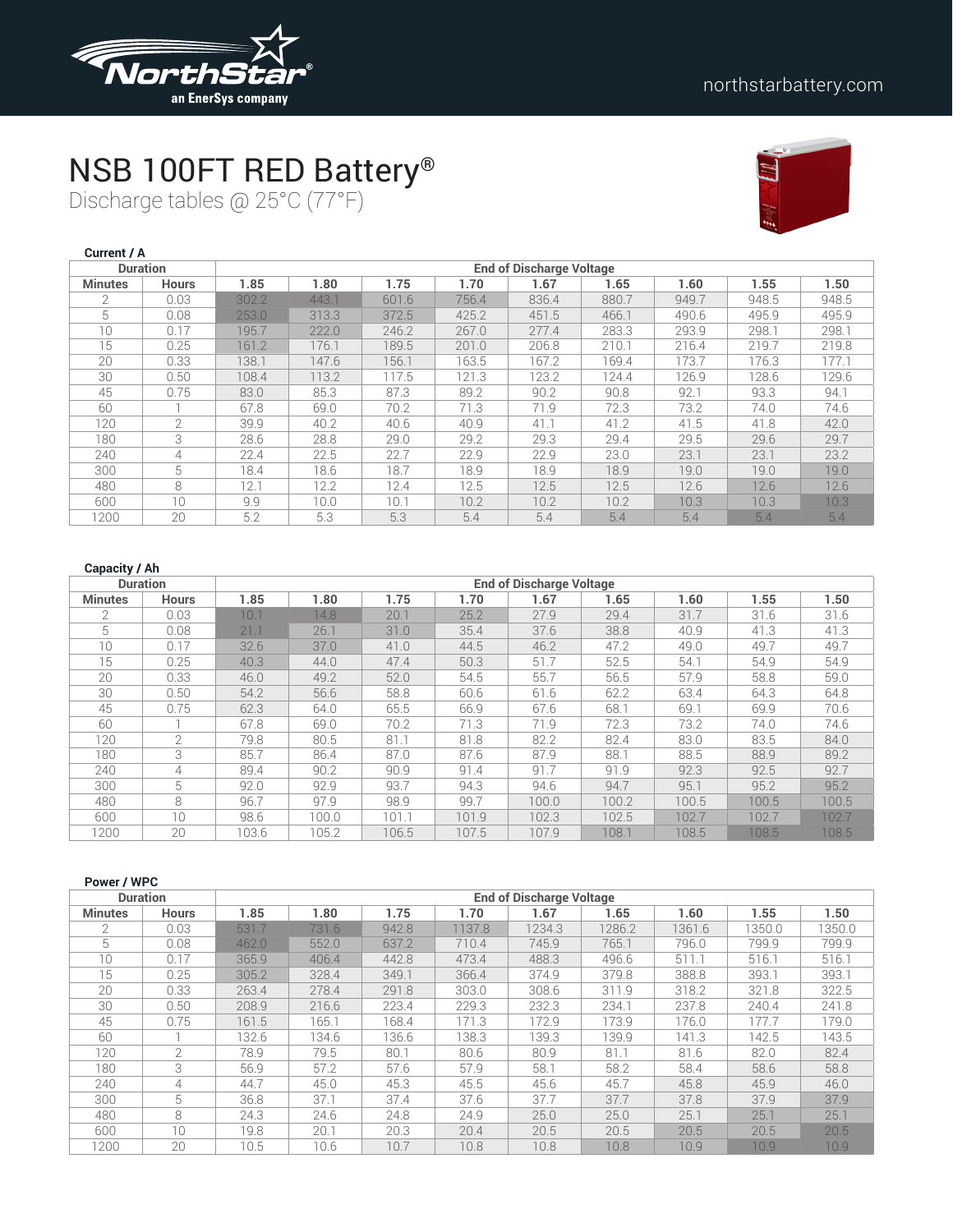

## NSB 155FT RED Battery®

Discharge tables @ 20°C (68°F)



| Current / A    |                 |       |       |       |       |                                 |       |       |       |       |
|----------------|-----------------|-------|-------|-------|-------|---------------------------------|-------|-------|-------|-------|
|                | <b>Duration</b> |       |       |       |       | <b>End of Discharge Voltage</b> |       |       |       |       |
| <b>Minutes</b> | <b>Hours</b>    | 1.85  | 1.80  | 1.75  | 1.70  | 1.67                            | 1.65  | 1.60  | 1.55  | 1.50  |
| $\mathfrak{D}$ | 0.03            | 366.1 | 416.1 | 466.9 | 517.3 | 546.7                           | 565.7 | 610.8 | 651.1 | 685.2 |
| 5              | 0.08            | 327.9 | 362.1 | 395.5 | 427.4 | 445.3                           | 456.7 | 482.8 | 504.8 | 522.1 |
| 10             | 0.17            | 264.8 | 286.4 | 306.8 | 325.7 | 336.2                           | 342.7 | 357.2 | 368.9 | 377.6 |
| 15             | 0.25            | 223.1 | 238.5 | 252.8 | 265.8 | 272.9                           | 277.3 | 286.9 | 294.5 | 299.8 |
| 20             | 0.33            | 193.9 | 205.5 | 216.3 | 226.0 | 231.2                           | 234.4 | 241.4 | 246.8 | 250.4 |
| 30             | 0.50            | 155.1 | 162.7 | 169.6 | 175.7 | 178.9                           | 180.9 | 185.1 | 188.3 | 190.3 |
| 45             | 0.75            | 120.8 | 125.4 | 129.6 | 133.3 | 135.2                           | 136.3 | 138.7 | 140.4 | 141.5 |
| 60             |                 | 99.6  | 102.8 | 105.6 | 108.1 | 109.3                           | 110.1 | 111.6 | 112.7 | 113.3 |
| 120            | $\overline{2}$  | 59.9  | 61.0  | 61.9  | 62.7  | 63.1                            | 63.4  | 63.8  | 64.1  | 64.2  |
| 180            | 3               | 43.4  | 43.9  | 44.3  | 44.7  | 44.8                            | 44.9  | 45.1  | 45.2  | 45.2  |
| 240            | 4               | 34.1  | 34.4  | 34.7  | 34.8  | 34.9                            | 35.0  | 35.1  | 35.1  | 35.1  |
| 300            | 5               | 28.2  | 28.4  | 28.5  | 28.6  | 28.7                            | 28.7  | 28.8  | 28.8  | 28.7  |
| 480            | 8               | 18.7  | 18.7  | 18.8  | 18.8  | 18.8                            | 18.8  | 18.8  | 18.8  | 18.8  |
| 600            | 10              | 15.3  | 15.3  | 15.3  | 15.3  | 15.3                            | 15.3  | 15.3  | 15.3  | 15.3  |
| 1200           | 20              | 8.0   | 8.1   | 8.1   | 8.1   | 8.1                             | 8.1   | 8.1   | 8.1   | 8.1   |

| <b>Duration</b> |                |       |       |       |       | <b>End of Discharge Voltage</b> |       |       |       |       |  |  |
|-----------------|----------------|-------|-------|-------|-------|---------------------------------|-------|-------|-------|-------|--|--|
| <b>Minutes</b>  | <b>Hours</b>   | 1.85  | 1.80  | 1.75  | 1.70  | 1.67                            | 1.65  | 1.60  | 1.55  | 1.50  |  |  |
| $\mathcal{P}$   | 0.03           | 12.2  | 13.9  | 15.6  | 17.2  | 18.2                            | 18.9  | 20.4  | 21.7  | 22.8  |  |  |
| 5               | 0.08           | 27.3  | 30.2  | 33.0  | 35.6  | 37.1                            | 38.1  | 40.2  | 42.1  | 43.5  |  |  |
| 10              | 0.17           | 44.1  | 47.7  | 51.1  | 54.3  | 56.0                            | 57.1  | 59.5  | 61.5  | 62.9  |  |  |
| 15              | 0.25           | 55.8  | 59.6  | 63.2  | 66.5  | 68.2                            | 69.3  | 71.7  | 73.6  | 75.0  |  |  |
| 20              | 0.33           | 64.6  | 68.5  | 72.1  | 75.3  | 77.1                            | 78.1  | 80.5  | 82.3  | 83.5  |  |  |
| 30              | 0.50           | 77.5  | 81.3  | 84.8  | 87.8  | 89.5                            | 90.5  | 92.6  | 94.1  | 95.1  |  |  |
| 45              | 0.75           | 90.6  | 94.1  | 97.2  | 99.9  | 101.4                           | 102.2 | 104.0 | 105.3 | 106.1 |  |  |
| 60              |                | 99.6  | 102.8 | 105.6 | 108.1 | 109.3                           | 110.1 | 111.6 | 112.7 | 113.3 |  |  |
| 120             | $\overline{2}$ | 119.8 | 122.0 | 123.9 | 125.5 | 126.3                           | 126.7 | 127.6 | 128.2 | 128.4 |  |  |
| 180             | 3              | 130.1 | 131.6 | 133.0 | 134.0 | 134.5                           | 134.8 | 135.4 | 135.7 | 135.7 |  |  |
| 240             | 4              | 136.5 | 137.7 | 138.6 | 139.4 | 139.7                           | 139.9 | 140.3 | 140.4 | 140.4 |  |  |
| 300             | 5              | 41.1  | 141.9 | 142.6 | 143.2 | 143.4                           | 143.6 | 143.8 | 143.8 | 143.8 |  |  |
| 480             | 8              | 149.2 | 149.7 | 150.0 | 150.3 | 150.4                           | 150.4 | 150.4 | 150.4 | 150.4 |  |  |
| 600             | $10^{\circ}$   | 152.5 | 152.9 | 153.1 | 153.3 | 153.4                           | 153.4 | 153.4 | 153.4 | 153.4 |  |  |
| 1200            | 20             | 160.9 | 161.4 | 161.9 | 162.3 | 162.5                           | 162.6 | 162.8 | 162.9 | 162.9 |  |  |

| Power / WPC    |                 |       |       |       |       |                                 |       |       |        |        |
|----------------|-----------------|-------|-------|-------|-------|---------------------------------|-------|-------|--------|--------|
|                | <b>Duration</b> |       |       |       |       | <b>End of Discharge Voltage</b> |       |       |        |        |
| <b>Minutes</b> | <b>Hours</b>    | 1.85  | 1.80  | 1.75  | 1.70  | 1.67                            | 1.65  | 1.60  | 1.55   | 1.50   |
| $\mathfrak{D}$ | 0.03            | 547.4 | 639.3 | 732.7 | 824.0 | 876.2                           | 909.3 | 984.6 | 1046.1 | 1090.7 |
| 5              | 0.08            | 551.9 | 613.0 | 671.9 | 726.8 | 757.0                           | 775.8 | 817.1 | 849.3  | 871.1  |
| 10             | 0.17            | 475.5 | 512.5 | 547.0 | 578.2 | 594.9                           | 605.1 | 627.2 | 643.7  | 654.2  |
| 15             | 0.25            | 412.6 | 438.1 | 461.6 | 482.4 | 493.4                           | 500.1 | 514.4 | 524.8  | 531.1  |
| 20             | 0.33            | 364.7 | 383.7 | 401.0 | 416.2 | 424.1                           | 428.9 | 439.0 | 446.3  | 450.6  |
| 30             | 0.50            | 297.7 | 309.7 | 320.4 | 329.6 | 334.4                           | 337.3 | 343.3 | 347.5  | 349.8  |
| 45             | 0.75            | 235.5 | 242.6 | 248.9 | 254.2 | 257.0                           | 258.6 | 261.9 | 264.2  | 265.3  |
| 60             |                 | 195.9 | 200.7 | 204.9 | 208.4 | 210.2                           | 211.2 | 213.3 | 214.7  | 215.4  |
| 120            | 2               | 119.4 | 121.0 | 122.4 | 123.6 | 124.1                           | 124.4 | 125.1 | 125.5  | 125.6  |
| 180            | 3               | 86.8  | 87.6  | 88.3  | 88.8  | 89.1                            | 89.3  | 89.6  | 89.7   | 89.7   |
| 240            | 4               | 68.5  | 69.0  | 69.4  | 69.7  | 69.8                            | 69.9  | 70.1  | 70.2   | 70.2   |
| 300            | 5               | 56.7  | 57.0  | 57.3  | 57.5  | 57.6                            | 57.6  | 57.7  | 57.8   | 57.8   |
| 480            | 8               | 37.5  | 37.7  | 37.8  | 37.9  | 38.0                            | 38.0  | 38.0  | 38.1   | 38.1   |
| 600            | 10              | 30.7  | 30.8  | 30.9  | 31.0  | 31.0                            | 31.1  | 31.1  | 31.1   | 31.1   |
| 1200           | 20              | 16.2  | 16.3  | 16.4  | 16.4  | 16.4                            | 16.5  | 16.5  | 16.5   | 16.5   |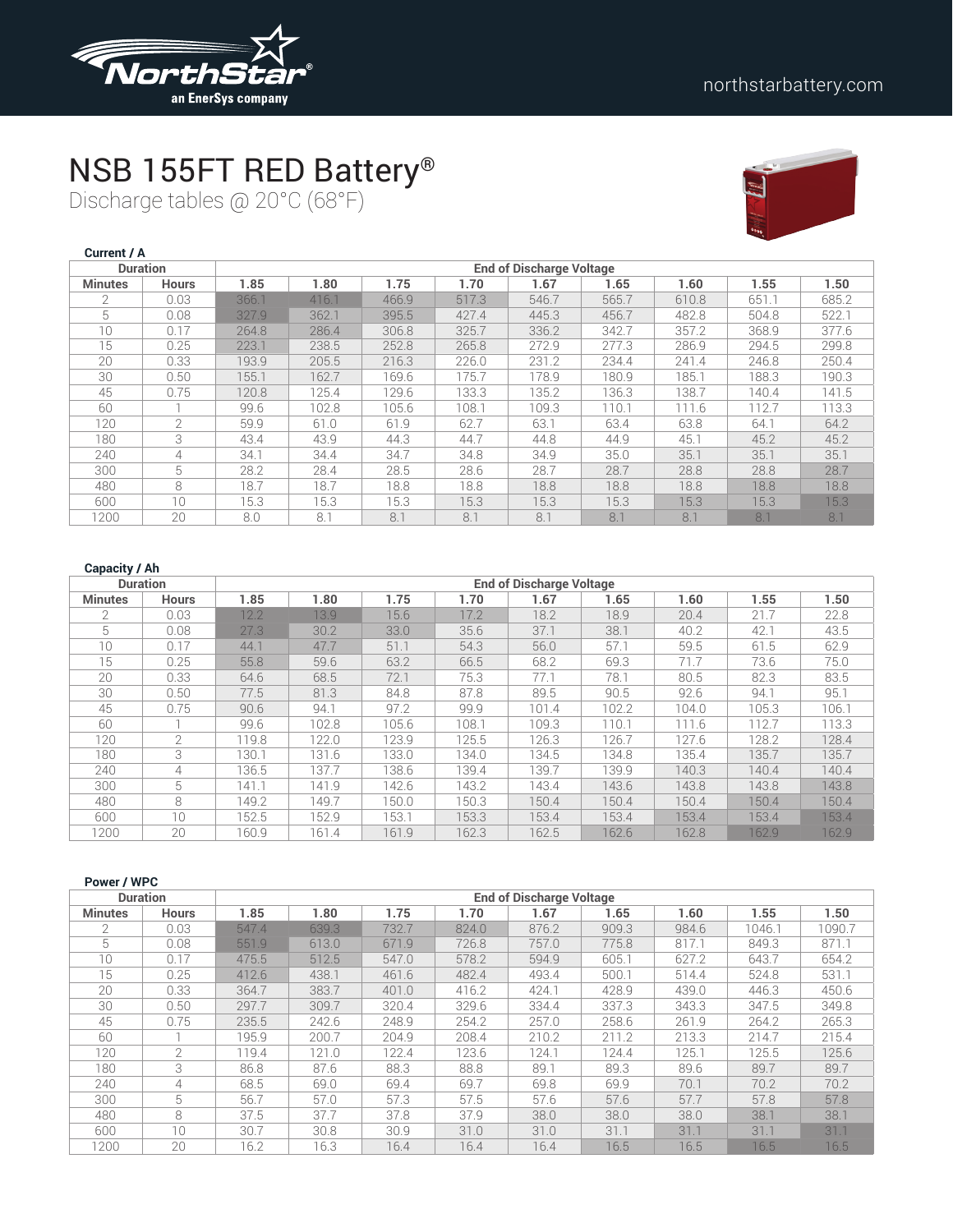

## NSB 155FT RED Battery®

Discharge tables @ 25°C (77°F)



| Current / A    |                 |       |       |       |       |                                 |       |       |       |       |
|----------------|-----------------|-------|-------|-------|-------|---------------------------------|-------|-------|-------|-------|
|                | <b>Duration</b> |       |       |       |       | <b>End of Discharge Voltage</b> |       |       |       |       |
| <b>Minutes</b> | <b>Hours</b>    | 1.85  | 1.80  | 1.75  | 1.70  | 1.67                            | 1.65  | 1.60  | 1.55  | 1.50  |
| $\mathfrak{D}$ | 0.03            | 406.3 | 461.8 | 518.2 | 574.0 | 606.6                           | 627.8 | 677.8 | 722.5 | 760.4 |
| 5              | 0.08            | 357.0 | 394.2 | 430.6 | 465.3 | 484.9                           | 497.3 | 525.7 | 549.7 | 568.5 |
| 10             | 0.17            | 284.5 | 307.7 | 329.7 | 350.0 | 361.2                           | 368.2 | 383.8 | 396.4 | 405.7 |
| 15             | 0.25            | 238.0 | 254.3 | 269.6 | 283.5 | 291.1                           | 295.7 | 306.0 | 314.1 | 319.8 |
| 20             | 0.33            | 205.8 | 218.1 | 229.6 | 239.9 | 245.4                           | 248.8 | 256.2 | 261.9 | 265.8 |
| 30             | 0.50            | 163.5 | 171.5 | 178.8 | 185.2 | 188.6                           | 190.7 | 195.2 | 198.5 | 200.6 |
| 45             | 0.75            | 126.5 | 131.4 | 135.8 | 139.6 | 141.6                           | 142.8 | 145.3 | 147.1 | 148.2 |
| 60             |                 | 103.9 | 107.3 | 110.2 | 112.7 | 114.0                           | 114.8 | 116.4 | 117.6 | 118.2 |
| 120            | $\overline{2}$  | 61.9  | 63.0  | 64.0  | 64.8  | 65.2                            | 65.4  | 65.9  | 66.2  | 66.3  |
| 180            | 3               | 44.6  | 45.1  | 45.5  | 45.9  | 46.1                            | 46.2  | 46.4  | 46.5  | 46.5  |
| 240            | 4               | 35.0  | 35.2  | 35.5  | 35.7  | 35.8                            | 35.8  | 35.9  | 36.0  | 35.9  |
| 300            | 5               | 28.8  | 29.0  | 29.1  | 29.2  | 29.3                            | 29.3  | 29.4  | 29.4  | 29.4  |
| 480            | 8               | 19.0  | 19.0  | 19.1  | 19.1  | 19.1                            | 19.1  | 19.1  | 19.1  | 19.1  |
| 600            | 10              | 15.5  | 15.5  | 15.5  | 15.5  | 15.6                            | 15.6  | 15.6  | 15.5  | 15.5  |
| 1200           | 20              | 8.1   | 8.1   | 8.2   | 8.2   | 8.2                             | 8.2   | 8.2   | 8.2   | 8.2   |

| <b>Duration</b> |                |       |       | <b>End of Discharge Voltage</b> |       |       |       |       |       |       |
|-----------------|----------------|-------|-------|---------------------------------|-------|-------|-------|-------|-------|-------|
| <b>Minutes</b>  | <b>Hours</b>   | 1.85  | 1.80  | 1.75                            | 1.70  | 1.67  | 1.65  | 1.60  | 1.55  | 1.50  |
| $\mathcal{P}$   | 0.03           | 13.5  | 15.4  | 17.3                            | 19.1  | 20.2  | 20.9  | 22.6  | 24.1  | 25.3  |
| 5               | 0.08           | 29.7  | 32.9  | 35.9                            | 38.8  | 40.4  | 41.4  | 43.8  | 45.8  | 47.4  |
| 10              | 0.17           | 47.4  | 51.3  | 54.9                            | 58.3  | 60.2  | 61.4  | 64.0  | 66.1  | 67.6  |
| 15              | 0.25           | 59.5  | 63.6  | 67.4                            | 70.9  | 72.8  | 73.9  | 76.5  | 78.5  | 79.9  |
| 20              | 0.33           | 68.6  | 72.7  | 76.5                            | 80.0  | 81.8  | 82.9  | 85.4  | 87.3  | 88.6  |
| 30              | 0.50           | 81.8  | 85.8  | 89.4                            | 92.6  | 94.3  | 95.4  | 97.6  | 99.2  | 100.3 |
| 45              | 0.75           | 94.9  | 98.6  | 101.8                           | 104.7 | 106.2 | 107.1 | 109.0 | 110.3 | 111.1 |
| 60              |                | 103.9 | 107.3 | 110.2                           | 112.7 | 114.0 | 114.8 | 116.4 | 117.6 | 118.2 |
| 120             | $\overline{2}$ | 123.8 | 126.0 | 128.0                           | 129.6 | 130.4 | 130.9 | 131.8 | 132.4 | 132.6 |
| 180             | 3              | 133.7 | 135.3 | 136.6                           | 137.7 | 138.3 | 138.6 | 139.1 | 139.4 | 139.5 |
| 240             | 4              | 139.8 | 141.0 | 142.0                           | 142.7 | 143.1 | 143.3 | 143.7 | 143.8 | 143.8 |
| 300             | 5              | 144.1 | 145.0 | 145.7                           | 146.2 | 146.5 | 146.6 | 146.8 | 146.9 | 146.9 |
| 480             | 8              | 151.7 | 152.1 | 152.5                           | 152.7 | 152.8 | 152.8 | 152.9 | 152.8 | 152.8 |
| 600             | $10^{\circ}$   | 154.7 | 155.0 | 155.3                           | 155.4 | 155.5 | 155.5 | 155.6 | 155.5 | 155.5 |
| 1200            | 20             | 162.1 | 162.6 | 163.1                           | 163.5 | 163.7 | 163.8 | 164.0 | 164.1 | 164.1 |

| Power / WPC    |                 |       |       |       |       |                                 |        |        |        |        |
|----------------|-----------------|-------|-------|-------|-------|---------------------------------|--------|--------|--------|--------|
|                | <b>Duration</b> |       |       |       |       | <b>End of Discharge Voltage</b> |        |        |        |        |
| <b>Minutes</b> | <b>Hours</b>    | 1.85  | 1.80  | 1.75  | 1.70  | 1.67                            | 1.65   | 1.60   | 1.55   | 1.50   |
| $\overline{2}$ | 0.03            | 607.4 | 709.5 | 813.1 | 914.4 | 972.3                           | 1009.1 | 1092.6 | 1160.9 | 1210.3 |
| 5              | 0.08            | 600.9 | 667.4 | 731.6 | 791.3 | 824.2                           | 844.7  | 889.7  | 924.7  | 948.4  |
| 10             | 0.17            | 510.9 | 550.7 | 587.7 | 621.2 | 639.2                           | 650.1  | 673.8  | 691.6  | 702.9  |
| 15             | 0.25            | 440.0 | 467.3 | 492.3 | 514.5 | 526.3                           | 533.4  | 548.6  | 559.7  | 566.5  |
| 20             | 0.33            | 387.1 | 407.3 | 425.6 | 441.7 | 450.1                           | 455.2  | 466.0  | 473.7  | 478.2  |
| 30             | 0.50            | 313.8 | 326.5 | 337.8 | 347.5 | 352.6                           | 355.6  | 361.9  | 366.3  | 368.7  |
| 45             | 0.75            | 246.7 | 254.1 | 260.7 | 266.3 | 269.2                           | 270.9  | 274.4  | 276.8  | 278.0  |
| 60             |                 | 204.4 | 209.3 | 213.7 | 217.3 | 219.2                           | 220.3  | 222.5  | 224.0  | 224.7  |
| 120            | 2               | 123.4 | 125.0 | 126.5 | 127.6 | 128.2                           | 128.5  | 129.2  | 129.6  | 129.7  |
| 180            | 3               | 89.2  | 90.0  | 90.7  | 91.3  | 91.6                            | 91.7   | 92.0   | 92.2   | 92.2   |
| 240            | 4               | 70.2  | 70.6  | 71.0  | 71.4  | 71.5                            | 71.6   | 71.8   | 71.9   | 71.9   |
| 300            | 5               | 57.9  | 58.2  | 58.5  | 58.7  | 58.8                            | 58.9   | 59.0   | 59.0   | 59.0   |
| 480            | 8               | 38.1  | 38.3  | 38.4  | 38.5  | 38.6                            | 38.6   | 38.7   | 38.7   | 38.7   |
| 600            | 10              | 31.1  | 31.2  | 31.3  | 31.4  | 31.5                            | 31.5   | 31.5   | 31.6   | 31.6   |
| 1200           | 20              | 16.3  | 16.4  | 16.5  | 16.5  | 16.6                            | 16.6   | 16.6   | 16.6   | 16.7   |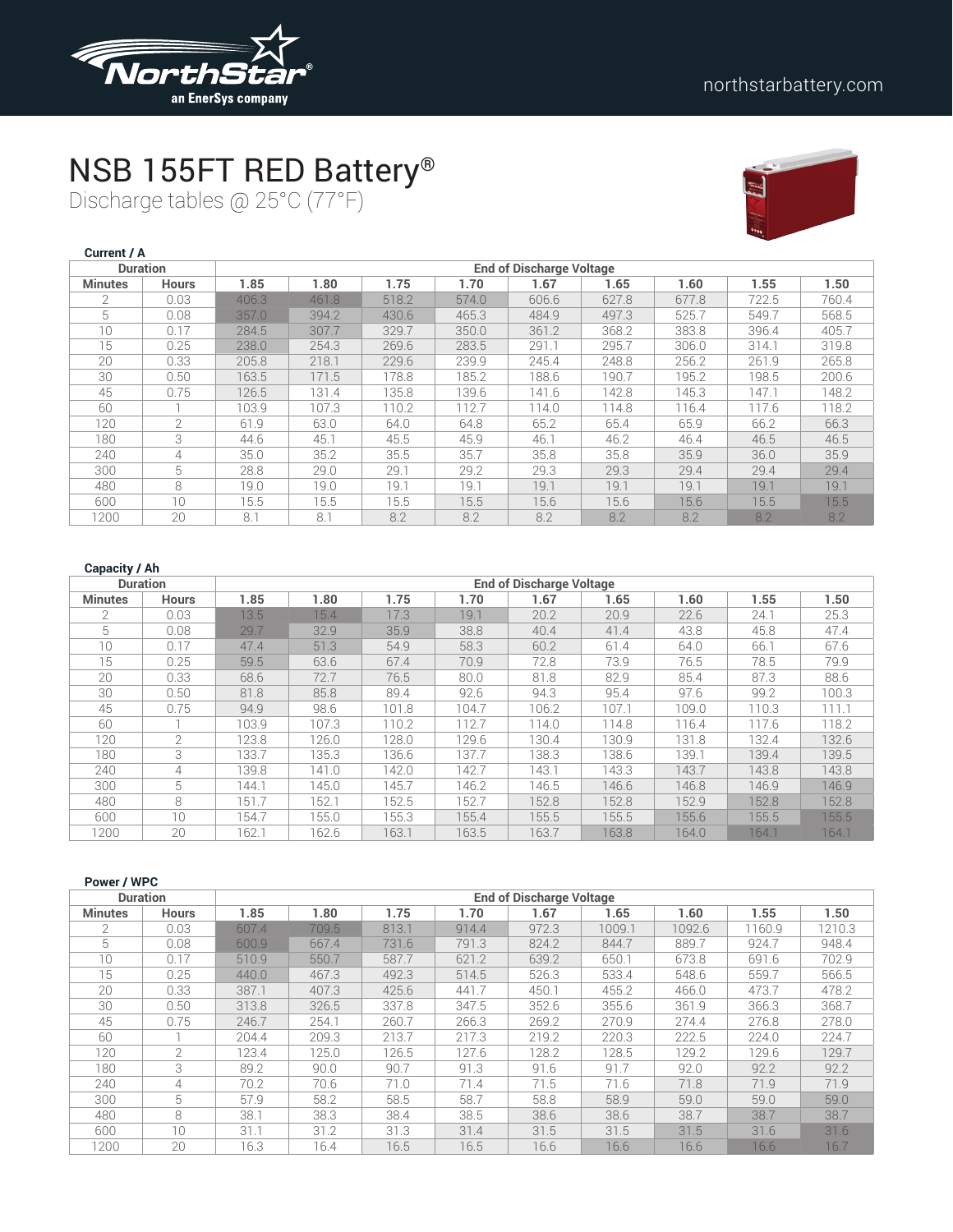

## NSB 170FT RED Battery®

Discharge tables @ 20°C (68°F)



| Current / A    |                 |       |       |       |       |                                 |       |       |       |       |
|----------------|-----------------|-------|-------|-------|-------|---------------------------------|-------|-------|-------|-------|
|                | <b>Duration</b> |       |       |       |       | <b>End of Discharge Voltage</b> |       |       |       |       |
| <b>Minutes</b> | <b>Hours</b>    | 1.85  | 1.80  | 1.75  | 1.70  | 1.67                            | 1.65  | 1.60  | 1.55  | 1.50  |
| $\mathfrak{D}$ | 0.03            | 353.4 | 446.1 | 542.4 | 635.1 | 685.6                           | 716.1 | 777.6 | 813.2 | 818.9 |
| 5              | 0.08            | 335.9 | 389.7 | 442.3 | 490.9 | 517.1                           | 533.0 | 566.0 | 588.0 | 597.4 |
| 10             | 0.17            | 279.3 | 308.8 | 336.8 | 362.2 | 375.9                           | 384.2 | 402.0 | 414.7 | 421.9 |
| 15             | 0.25            | 238.1 | 257.4 | 275.5 | 291.8 | 300.6                           | 306.0 | 317.5 | 326.2 | 331.6 |
| 20             | 0.33            | 208.2 | 222.0 | 234.9 | 246.4 | 252.7                           | 256.5 | 264.8 | 271.1 | 275.4 |
| 30             | 0.50            | 167.7 | 175.9 | 183.5 | 190.3 | 194.0                           | 196.3 | 201.2 | 205.1 | 207.9 |
| 45             | 0.75            | 131.1 | 135.8 | 140.0 | 143.9 | 145.9                           | 147.2 | 150.0 | 152.2 | 153.9 |
| 60             |                 | 108.4 | 111.4 | 114.1 | 116.6 | 117.9                           | 118.7 | 120.5 | 121.9 | 123.0 |
| 120            | $\overline{2}$  | 65.3  | 66.2  | 67.1  | 67.8  | 68.2                            | 68.4  | 68.9  | 69.3  | 69.6  |
| 180            | 3               | 47.3  | 47.7  | 48.1  | 48.5  | 48.6                            | 48.7  | 48.9  | 49.1  | 49.1  |
| 240            | 4               | 37.2  | 37.5  | 37.7  | 37.9  | 38.0                            | 38.1  | 38.1  | 38.2  | 38.1  |
| 300            | 5               | 30.8  | 31.0  | 31.1  | 31.3  | 31.3                            | 31.3  | 31.4  | 31.4  | 31.3  |
| 480            | 8               | 20.4  | 20.5  | 20.6  | 20.6  | 20.6                            | 20.6  | 20.6  | 20.6  | 20.5  |
| 600            | 10              | 16.7  | 16.8  | 16.8  | 16.9  | 16.9                            | 16.9  | 16.9  | 16.9  | 16.8  |
| 1200           | 20              | 8.9   | 8.9   | 9.0   | 9.0   | 9.0                             | 9.0   | 9.0   | 9.0   | 9.0   |

| <b>Duration</b> |               |       |       |       |       | <b>End of Discharge Voltage</b> |       |       |       |       |
|-----------------|---------------|-------|-------|-------|-------|---------------------------------|-------|-------|-------|-------|
| <b>Minutes</b>  | <b>Hours</b>  | 1.85  | 1.80  | 1.75  | 1.70  | 1.67                            | 1.65  | 1.60  | 1.55  | 1.50  |
| $\mathcal{P}$   | 0.03          | 11.8  | 14.9  | 18.1  | 21.2  | 22.9                            | 23.9  | 25.9  | 27.1  | 27.3  |
| 5               | 0.08          | 28.0  | 32.5  | 36.9  | 40.9  | 43.1                            | 44.4  | 47.2  | 49.0  | 49.8  |
| 10              | 0.17          | 46.5  | 51.5  | 56.1  | 60.4  | 62.7                            | 64.0  | 67.0  | 69.1  | 70.3  |
| 15              | 0.25          | 59.5  | 64.4  | 68.9  | 73.0  | 75.1                            | 76.5  | 79.4  | 81.5  | 82.9  |
| 20              | 0.33          | 69.4  | 74.0  | 78.3  | 82.1  | 84.2                            | 85.5  | 88.3  | 90.4  | 91.8  |
| 30              | 0.50          | 83.8  | 88.0  | 91.8  | 95.2  | 97.0                            | 98.1  | 100.6 | 102.6 | 103.9 |
| 45              | 0.75          | 98.3  | 101.8 | 105.0 | 107.9 | 109.4                           | 110.4 | 112.5 | 114.2 | 115.4 |
| 60              |               | 108.4 | 111.4 | 114.1 | 116.6 | 117.9                           | 118.7 | 120.5 | 121.9 | 123.0 |
| 120             | $\mathcal{L}$ | 130.6 | 132.5 | 134.2 | 135.7 | 136.4                           | 136.9 | 137.9 | 138.7 | 139.2 |
| 180             | 3             | 41.8  | 143.2 | 144.4 | 145.4 | 145.9                           | 146.2 | 146.8 | 147.2 | 147.3 |
| 240             | 4             | 148.8 | 150.0 | 151.0 | 151.7 | 152.1                           | 152.3 | 152.6 | 152.7 | 152.7 |
| 300             | 5             | 153.8 | 154.8 | 155.7 | 156.3 | 156.5                           | 156.6 | 156.8 | 156.8 | 156.8 |
| 480             | 8             | 162.9 | 163.9 | 164.5 | 165.0 | 165.1                           | 165.2 | 165.1 | 164.9 | 164.9 |
| 600             | $10^{\circ}$  | 166.7 | 167.7 | 168.4 | 168.8 | 168.9                           | 169.0 | 168.9 | 168.6 | 168.6 |
| 1200            | 20            | 77.1  | 178.3 | 179.3 | 180.0 | 180.3                           | 180.5 | 180.7 | 180.7 | 180.7 |

| Power / WPC    |                 |       |       |       |       |                                 |       |       |       |       |
|----------------|-----------------|-------|-------|-------|-------|---------------------------------|-------|-------|-------|-------|
|                | <b>Duration</b> |       |       |       |       | <b>End of Discharge Voltage</b> |       |       |       |       |
| <b>Minutes</b> | <b>Hours</b>    | 1.85  | 1.80  | 1.75  | 1.70  | 1.67                            | 1.65  | 1.60  | 1.55  | 1.50  |
| 2              | 0.03            | 545   | 686   | 832   | 973   | 1050                            | 1097  | 1191  | 1247  | 1259  |
| 5              | 0.08            | 573.0 | 660.1 | 744.2 | 821.1 | 862                             | 887   | 937   | 969   | 981   |
| 10             | 0.17            | 503.8 | 552.6 | 598.1 | 638.6 | 660.0                           | 672.9 | 699.5 | 717.4 | 726.1 |
| 15             | 0.25            | 440.7 | 472.7 | 502.0 | 527.9 | 541.6                           | 549.8 | 566.9 | 578.9 | 585.3 |
| 20             | 0.33            | 391.3 | 414.1 | 434.9 | 453.2 | 462.8                           | 468.6 | 480.7 | 489.4 | 494.4 |
| 30             | 0.50            | 320.9 | 334.4 | 346.5 | 357.1 | 362.7                           | 366.1 | 373.3 | 378.5 | 381.8 |
| 45             | 0.75            | 254.6 | 262.1 | 268.8 | 274.6 | 277.7                           | 279.6 | 283.5 | 286.5 | 288.5 |
| 60             |                 | 212.2 | 216.9 | 221.2 | 224.8 | 226.8                           | 228.0 | 230.5 | 232.4 | 233.7 |
| 120            | $\mathcal{P}$   | 129.6 | 131.1 | 132.3 | 133.4 | 134.0                           | 134.3 | 135.1 | 135.6 | 135.9 |
| 180            | 3               | 94.3  | 95.0  | 95.7  | 96.2  | 96.4                            | 96.6  | 96.9  | 97.1  | 97.2  |
| 240            | 4               | 74.4  | 74.9  | 75.3  | 75.6  | 75.7                            | 75.8  | 76.0  | 76.1  | 76.1  |
| 300            | 5               | 61.6  | 62.0  | 62.3  | 62.5  | 62.6                            | 62.6  | 62.7  | 62.7  | 62.7  |
| 480            | 8               | 40.9  | 41.1  | 41.3  | 41.4  | 41.5                            | 41.5  | 41.5  | 41.5  | 41.5  |
| 600            | 10              | 33.5  | 33.7  | 33.8  | 33.9  | 34.0                            | 34.0  | 34.0  | 34.0  | 34.0  |
| 1200           | 20              | 17.8  | 17.9  | 18.0  | 18.1  | 18.2                            | 18.2  | 18.2  | 18.2  | 18.2  |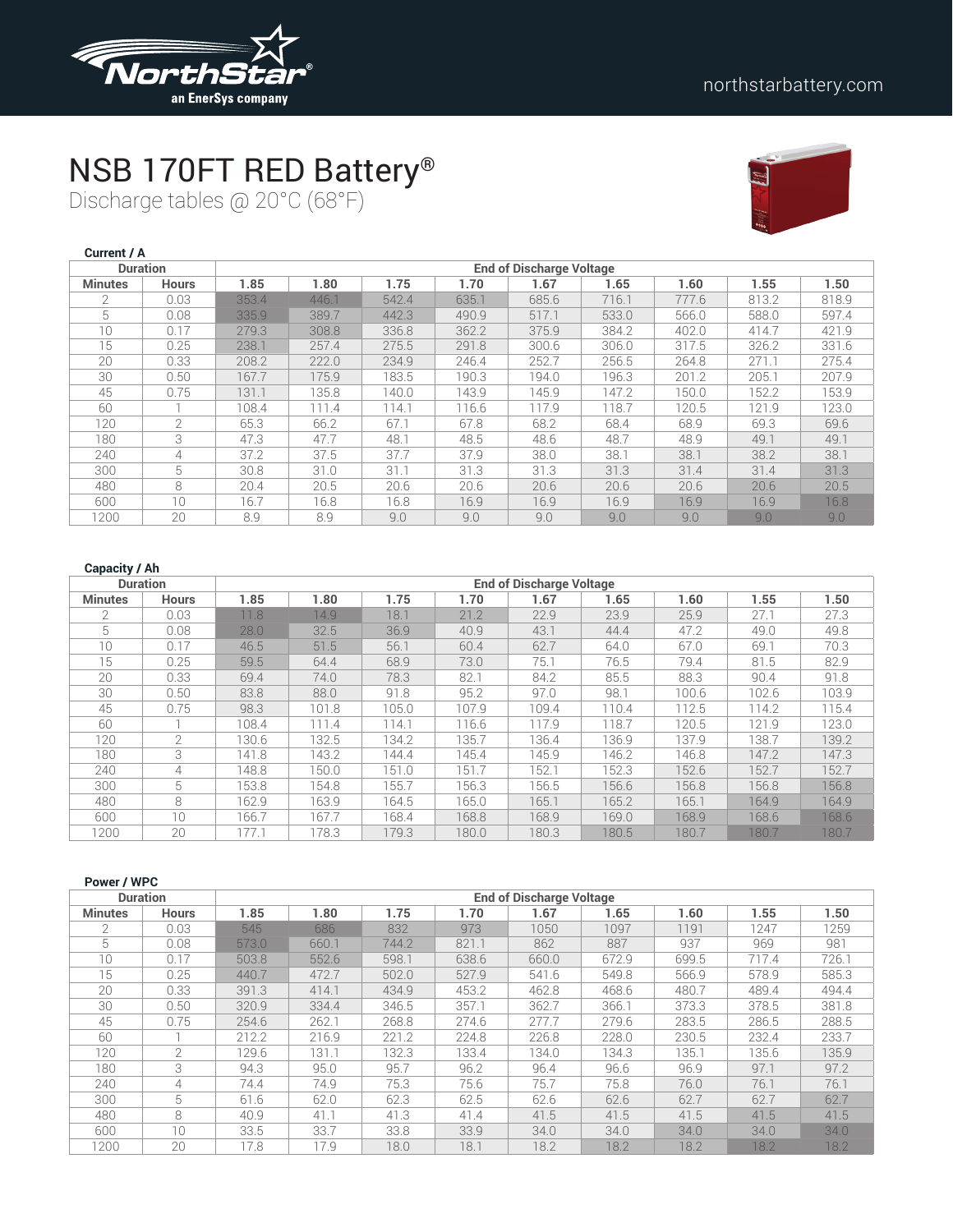

# NSB 170FT RED Battery®

Discharge tables @ 25°C (77°F)



| <b>Current / A</b> |                 |       |       |       |       |                                 |       |       |       |       |
|--------------------|-----------------|-------|-------|-------|-------|---------------------------------|-------|-------|-------|-------|
|                    | <b>Duration</b> |       |       |       |       | <b>End of Discharge Voltage</b> |       |       |       |       |
| <b>Minutes</b>     | <b>Hours</b>    | 1.85  | 1.80  | 1.75  | 1.70  | 1.67                            | 1.65  | 1.60  | 1.55  | 1.50  |
| $\mathcal{P}$      | 0.03            | 392.1 | 495.1 | 601.9 | 704.8 | 760.8                           | 794.7 | 862.9 | 902.4 | 908.8 |
| 5                  | 0.08            | 365.7 | 424.3 | 481.5 | 534.5 | 563.0                           | 580.3 | 616.3 | 640.2 | 650.4 |
| 10                 | 0.17            | 300.1 | 331.8 | 361.9 | 389.2 | 403.9                           | 412.8 | 431.9 | 445.6 | 453.4 |
| 15                 | 0.25            | 254.0 | 274.6 | 293.8 | 311.3 | 320.6                           | 326.3 | 338.7 | 347.9 | 353.7 |
| 20                 | 0.33            | 221.0 | 235.6 | 249.3 | 261.6 | 268.2                           | 272.2 | 281.0 | 287.7 | 292.2 |
| 30                 | 0.50            | 176.7 | 185.4 | 193.5 | 200.7 | 204.5                           | 206.9 | 212.1 | 216.3 | 219.2 |
| 45                 | 0.75            | 137.3 | 142.2 | 146.7 | 150.7 | 152.9                           | 154.2 | 157.1 | 159.5 | 161.2 |
| 60                 |                 | 113.0 | 116.2 | 119.0 | 121.6 | 123.0                           | 123.8 | 125.7 | 127.2 | 128.3 |
| 120                | $\overline{2}$  | 67.4  | 68.4  | 69.3  | 70.1  | 70.5                            | 70.7  | 71.2  | 71.6  | 71.9  |
| 180                | 3               | 48.6  | 49.1  | 49.5  | 49.8  | 50.0                            | 50.1  | 50.3  | 50.4  | 50.5  |
| 240                | 4               | 38.1  | 38.4  | 38.7  | 38.8  | 38.9                            | 39.0  | 39.1  | 39.1  | 39.1  |
| 300                | 5               | 31.4  | 31.6  | 31.8  | 31.9  | 32.0                            | 32.0  | 32.0  | 32.0  | 32.0  |
| 480                | 8               | 20.7  | 20.8  | 20.9  | 21.0  | 21.0                            | 21.0  | 21.0  | 20.9  | 20.9  |
| 600                | 10              | 16.9  | 17.0  | 17.1  | 17.1  | 17.1                            | 17.1  | 17.1  | 17.1  | 17.0  |
| 1200               | 20              | 8.9   | 9.0   | 9.0   | 9.1   | 9.1                             | 9.1   | 9.1   | 9.7   | 9.1   |

| <b>Duration</b> |               |       |       |       |       | <b>End of Discharge Voltage</b> |       |       |       |       |
|-----------------|---------------|-------|-------|-------|-------|---------------------------------|-------|-------|-------|-------|
| <b>Minutes</b>  | <b>Hours</b>  | 1.85  | 1.80  | 1.75  | 1.70  | 1.67                            | 1.65  | 1.60  | 1.55  | 1.50  |
| $\mathfrak{D}$  | 0.03          | 13.1  | 16.5  | 20.1  | 23.5  | 25.4                            | 26.5  | 28.8  | 30.1  | 30.3  |
| 5               | 0.08          | 30.5  | 35.4  | 40.1  | 44.5  | 46.9                            | 48.4  | 51.4  | 53.3  | 54.2  |
| 10              | 0.17          | 50.0  | 55.3  | 60.3  | 64.9  | 67.3                            | 68.8  | 72.0  | 74.3  | 75.6  |
| 15              | 0.25          | 63.5  | 68.6  | 73.5  | 77.8  | 80.2                            | 81.6  | 84.7  | 87.0  | 88.4  |
| 20              | 0.33          | 73.7  | 78.5  | 83.1  | 87.2  | 89.4                            | 90.7  | 93.7  | 95.9  | 97.4  |
| 30              | 0.50          | 88.4  | 92.7  | 96.7  | 100.3 | 102.3                           | 103.5 | 106.1 | 108.1 | 109.6 |
| 45              | 0.75          | 103.0 | 106.7 | 110.0 | 113.0 | 114.6                           | 115.6 | 117.8 | 119.6 | 120.9 |
| 60              |               | 113.0 | 116.2 | 119.0 | 121.6 | 123.0                           | 123.8 | 125.7 | 127.2 | 128.3 |
| 120             | $\mathcal{L}$ | 134.9 | 136.9 | 138.6 | 140.1 | 140.9                           | 141.4 | 142.4 | 143.2 | 143.7 |
| 180             | 3             | 145.7 | 147.2 | 148.4 | 149.4 | 150.0                           | 150.3 | 150.9 | 151.2 | 151.4 |
| 240             | 4             | 152.4 | 153.6 | 154.6 | 155.4 | 155.7                           | 155.9 | 156.3 | 156.4 | 156.4 |
| 300             | 5             | 157.1 | 158.2 | 159.0 | 159.6 | 159.9                           | 160.0 | 160.2 | 160.1 | 160.1 |
| 480             | 8             | 165.6 | 166.5 | 167.2 | 167.7 | 167.8                           | 167.9 | 167.8 | 167.5 | 167.5 |
| 600             | 10            | 169.0 | 170.0 | 170.7 | 171.2 | 171.3                           | 171.3 | 171.3 | 170.9 | 170.9 |
| 1200            | 20            | 178.4 | 179.6 | 180.6 | 181.4 | 181.7                           | 181.8 | 182.1 | 182.0 | 182.0 |

| Power / WPC     |              |       |       |       |       |                                 |       |       |       |       |
|-----------------|--------------|-------|-------|-------|-------|---------------------------------|-------|-------|-------|-------|
| <b>Duration</b> |              |       |       |       |       | <b>End of Discharge Voltage</b> |       |       |       |       |
| <b>Minutes</b>  | <b>Hours</b> | 1.85  | 1.80  | 1.75  | 1.70  | 1.67                            | 1.65  | 1.60  | 1.55  | 1.50  |
| $\mathfrak{D}$  | 0.03         | 605   | 761   | 924   | 1080  | 1165                            | 1217  | 1322  | 1384  | 1397  |
| 5               | 0.08         | 623.9 | 718.7 | 810.2 | 894.0 | 939                             | 965   | 1020  | 1055  | 1068  |
| 10              | 0.17         | 541.3 | 593.8 | 642.6 | 686.2 | 709.2                           | 723.0 | 751.5 | 770.8 | 780.1 |
| 15              | 0.25         | 470.1 | 504.2 | 535.5 | 563.1 | 577.7                           | 586.4 | 604.7 | 617.5 | 624.3 |
| 20              | 0.33         | 415.3 | 439.6 | 461.6 | 481.0 | 491.2                           | 497.3 | 510.2 | 519.4 | 524.7 |
| 30              | 0.50         | 338.3 | 352.5 | 365.3 | 376.5 | 382.4                           | 386.0 | 393.5 | 399.1 | 402.5 |
| 45              | 0.75         | 266.7 | 274.5 | 281.5 | 287.7 | 290.9                           | 292.8 | 297.0 | 300.2 | 302.2 |
| 60              |              | 221.3 | 226.3 | 230.7 | 234.5 | 236.6                           | 237.8 | 240.4 | 242.4 | 243.8 |
| 120             | 2            | 133.9 | 135.4 | 136.7 | 137.8 | 138.4                           | 138.8 | 139.5 | 140.1 | 140.4 |
| 180             | 3            | 96.9  | 97.7  | 98.3  | 98.8  | 99.1                            | 99.2  | 99.6  | 99.8  | 99.8  |
| 240             | 4            | 76.2  | 76.7  | 77.1  | 77.4  | 77.6                            | 77.6  | 77.8  | 77.9  | 77.9  |
| 300             | 5            | 63.0  | 63.3  | 63.6  | 63.8  | 63.9                            | 64.0  | 64.0  | 64.1  | 64.1  |
| 480             | 8            | 41.6  | 41.8  | 41.9  | 42.1  | 42.1                            | 42.2  | 42.2  | 42.2  | 42.2  |
| 600             | 10           | 34.0  | 34.2  | 34.3  | 34.4  | 34.5                            | 34.5  | 34.5  | 34.5  | 34.5  |
| 1200            | 20           | 18.0  | 18.1  | 18.2  | 18.3  | 18.3                            | 18.3  | 18.3  | 18.4  | 18.4  |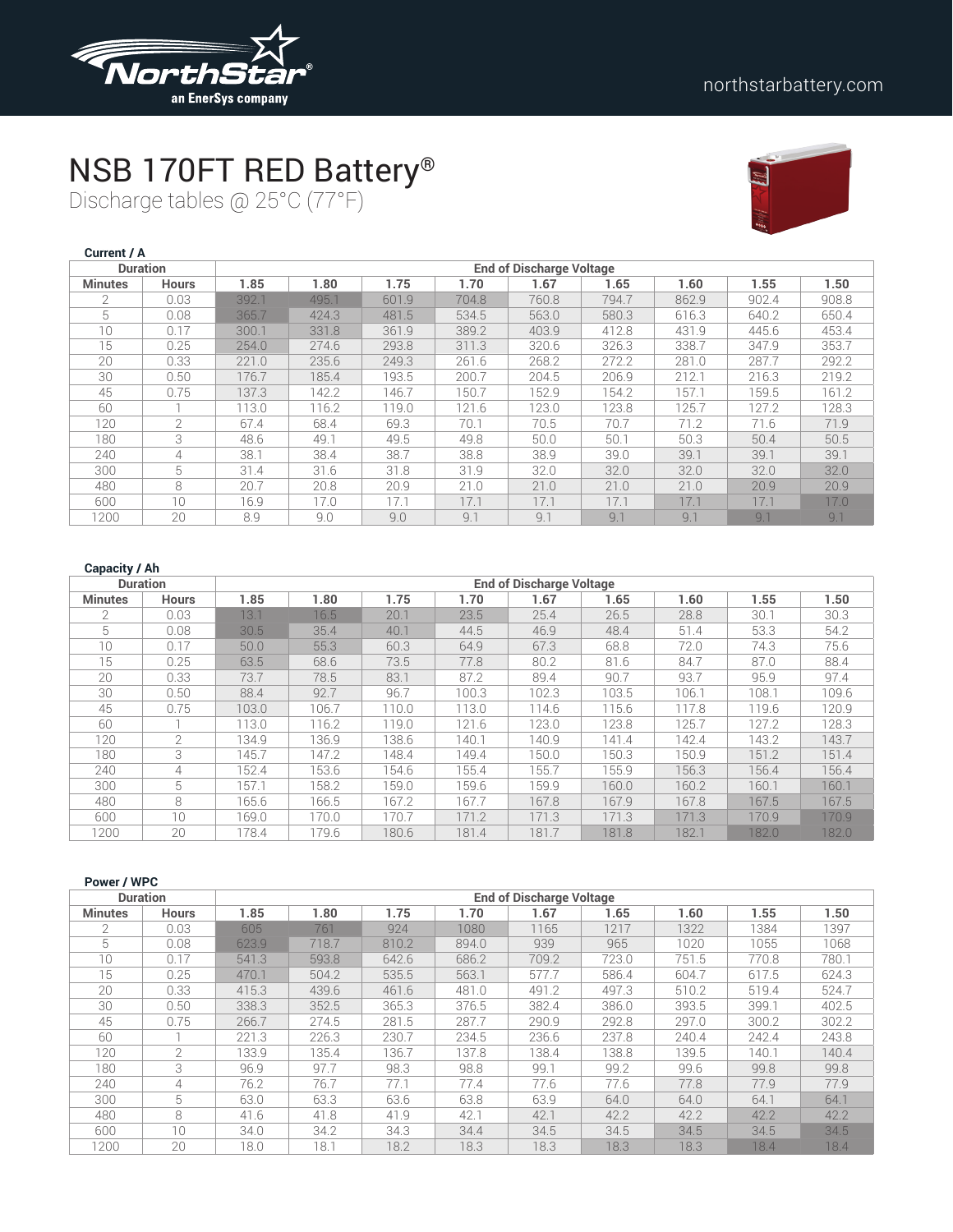

### NSB 190FT RED Battery®

Discharge tables @ 20°C (68°F)



| Current / A     |                 |       |       |       |       |                                 |       |       |       |       |
|-----------------|-----------------|-------|-------|-------|-------|---------------------------------|-------|-------|-------|-------|
|                 | <b>Duration</b> |       |       |       |       | <b>End of Discharge Voltage</b> |       |       |       |       |
| <b>Minutes</b>  | <b>Hours</b>    | 1.85  | 1.80  | 1.75  | 1.70  | 1.67                            | 1.65  | 1.60  | 1.55  | 1.50  |
| $\mathfrak{D}$  | 0.03            | 422.0 | 498.6 | 576.2 | 651.6 | 694.1                           | 720.8 | 780.0 | 825.9 | 855.4 |
| 5               | 0.08            | 365.3 | 414.3 | 462.5 | 508.4 | 534.1                           | 550.2 | 586.2 | 614.9 | 635.1 |
| 10 <sup>°</sup> | 0.17            | 294.1 | 323.9 | 352.7 | 379.7 | 394.6                           | 404.0 | 424.9 | 441.8 | 454.0 |
| 15              | 0.25            | 248.9 | 269.9 | 289.9 | 308.4 | 318.6                           | 324.9 | 339.2 | 350.6 | 359.1 |
| 20              | 0.33            | 217.5 | 233.3 | 248.3 | 262.0 | 269.5                           | 274.2 | 284.7 | 293.2 | 299.4 |
| 30              | 0.50            | 175.9 | 186.0 | 195.5 | 204.1 | 208.8                           | 211.7 | 218.2 | 223.4 | 227.3 |
| 45              | 0.75            | 138.7 | 144.8 | 150.5 | 155.6 | 158.3                           | 160.0 | 163.8 | 166.8 | 169.0 |
| 60              |                 | 115.6 | 119.7 | 123.4 | 126.8 | 128.6                           | 129.7 | 132.1 | 134.1 | 135.5 |
| 120             | $\mathfrak{D}$  | 71.1  | 72.5  | 73.6  | 74.7  | 75.2                            | 75.5  | 76.2  | 76.7  | 77.0  |
| 180             | 3               | 52.1  | 52.7  | 53.2  | 53.6  | 53.8                            | 54.0  | 54.2  | 54.4  | 54.4  |
| 240             | 4               | 41.4  | 41.6  | 41.9  | 42.1  | 42.2                            | 42.2  | 42.3  | 42.3  | 42.3  |
| 300             | 5               | 34.4  | 34.5  | 34.6  | 34.7  | 34.7                            | 34.8  | 34.8  | 34.8  | 34.8  |
| 480             | 8               | 22.9  | 22.9  | 22.9  | 22.9  | 22.9                            | 22.9  | 22.9  | 22.8  | 22.8  |
| 600             | 10              | 18.7  | 18.7  | 18.7  | 18.7  | 18.7                            | 18.7  | 18.7  | 18.7  | 18.7  |
| 1200            | 20              | 9.8   | 9.8   | 9.9   | 9.9   | 9.9                             | 9.9   | 9.9   | 9.9   | 9.9   |

| <b>Duration</b> |                |       |       |       |       | <b>End of Discharge Voltage</b> |       |       |       |       |  |
|-----------------|----------------|-------|-------|-------|-------|---------------------------------|-------|-------|-------|-------|--|
| <b>Minutes</b>  | <b>Hours</b>   | 1.85  | 1.80  | 1.75  | 1.70  | 1.67                            | 1.65  | 1.60  | 1.55  | 1.50  |  |
| $\mathcal{P}$   | 0.03           | 14.1  | 16.6  | 19.2  | 21.7  | 23.1                            | 24.0  | 26.0  | 27.5  | 28.5  |  |
| 5               | 0.08           | 30.4  | 34.5  | 38.5  | 42.4  | 44.5                            | 45.9  | 48.9  | 51.2  | 52.9  |  |
| 10              | 0.17           | 49.0  | 54.0  | 58.8  | 63.3  | 65.8                            | 67.3  | 70.8  | 73.6  | 75.7  |  |
| 15              | 0.25           | 62.2  | 67.5  | 72.5  | 77.1  | 79.6                            | 81.2  | 84.8  | 87.7  | 89.8  |  |
| 20              | 0.33           | 72.5  | 77.8  | 82.8  | 87.3  | 89.8                            | 91.4  | 94.9  | 97.7  | 99.8  |  |
| 30              | 0.50           | 87.9  | 93.0  | 97.7  | 102.1 | 104.4                           | 105.9 | 109.1 | 111.7 | 113.6 |  |
| 45              | 0.75           | 104.0 | 108.6 | 112.9 | 116.7 | 118.8                           | 120.0 | 122.8 | 125.1 | 126.8 |  |
| 60              |                | 115.6 | 119.7 | 123.4 | 126.8 | 128.6                           | 129.7 | 132.1 | 134.1 | 135.5 |  |
| 120             | $\overline{2}$ | 142.3 | 144.9 | 147.3 | 149.3 | 150.4                           | 151.0 | 152.4 | 153.4 | 154.0 |  |
| 180             | 3              | 156.4 | 158.1 | 159.6 | 160.9 | 161.5                           | 161.9 | 162.6 | 163.1 | 163.3 |  |
| 240             | 4              | 165.4 | 166.6 | 167.5 | 168.3 | 168.6                           | 168.8 | 169.2 | 169.3 | 169.3 |  |
| 300             | 5              | 171.8 | 172.5 | 173.1 | 173.5 | 173.7                           | 173.8 | 173.9 | 173.9 | 173.9 |  |
| 480             | 8              | 183.0 | 183.2 | 183.3 | 183.3 | 183.2                           | 183.2 | 183.0 | 182.6 | 182.6 |  |
| 600             | 10             | 187.3 | 187.4 | 187.4 | 187.4 | 187.3                           | 187.2 | 186.9 | 186.6 | 186.6 |  |
| 1200            | 20             | 196.2 | 196.9 | 197.6 | 198.1 | 198.3                           | 198.4 | 198.6 | 198.7 | 198.7 |  |

| Power / WPC    |                 |       |       |       |        |                                 |        |        |        |        |
|----------------|-----------------|-------|-------|-------|--------|---------------------------------|--------|--------|--------|--------|
|                | <b>Duration</b> |       |       |       |        | <b>End of Discharge Voltage</b> |        |        |        |        |
| <b>Minutes</b> | <b>Hours</b>    | 1.85  | 1.80  | 1.75  | 1.70   | 1.67                            | 1.65   | 1.60   | 1.55   | 1.50   |
| $\mathfrak{D}$ | 0.03            | 739.5 | 851.2 | 961.5 | 1065.8 | 1123.5                          | 1159.4 | 1237.7 | 1296.5 | 1332.9 |
| 5              | 0.08            | 668.3 | 742.3 | 813.5 | 879.5  | 915.6                           | 938.0  | 987.0  | 1024.5 | 1049.1 |
| 10             | 0.17            | 551.9 | 598.1 | 641.6 | 681.3  | 702.8                           | 716.1  | 745.2  | 767.7  | 782.8  |
| 15             | 0.25            | 473.2 | 505.9 | 536.4 | 564.0  | 578.9                           | 588.1  | 608.1  | 623.6  | 634.1  |
| 20             | 0.33            | 416.8 | 441.6 | 464.6 | 485.3  | 496.4                           | 503.2  | 518.1  | 529.6  | 537.4  |
| 30             | 0.50            | 340.3 | 356.4 | 371.1 | 384.2  | 391.2                           | 395.5  | 404.9  | 412.0  | 416.9  |
| 45             | 0.75            | 270.7 | 280.5 | 289.4 | 297.2  | 301.3                           | 303.9  | 309.4  | 313.5  | 316.4  |
| 60             |                 | 226.7 | 233.3 | 239.2 | 244.4  | 247.2                           | 248.9  | 252.5  | 255.2  | 257.0  |
| 120            | 2               | 141.0 | 143.2 | 145.0 | 146.7  | 147.5                           | 148.0  | 149.0  | 149.8  | 150.2  |
| 180            | 3               | 103.8 | 104.8 | 105.6 | 106.3  | 106.6                           | 106.8  | 107.2  | 107.5  | 107.6  |
| 240            | 4               | 82.6  | 83.1  | 83.5  | 83.8   | 83.9                            | 84.0   | 84.2   | 84.3   | 84.3   |
| 300            | 5               | 68.7  | 69.0  | 69.2  | 69.4   | 69.4                            | 69.5   | 69.5   | 69.5   | 69.5   |
| 480            | 8               | 45.9  | 46.0  | 46.0  | 46.0   | 46.0                            | 46.0   | 46.0   | 46.0   | 46.0   |
| 600            | 10              | 37.7  | 37.7  | 37.7  | 37.7   | 37.7                            | 37.7   | 37.7   | 37.6   | 37.6   |
| 1200           | 20              | 19.8  | 19.9  | 19.9  | 20.0   | 20.0                            | 20.0   | 20.0   | 20.1   | 20.1   |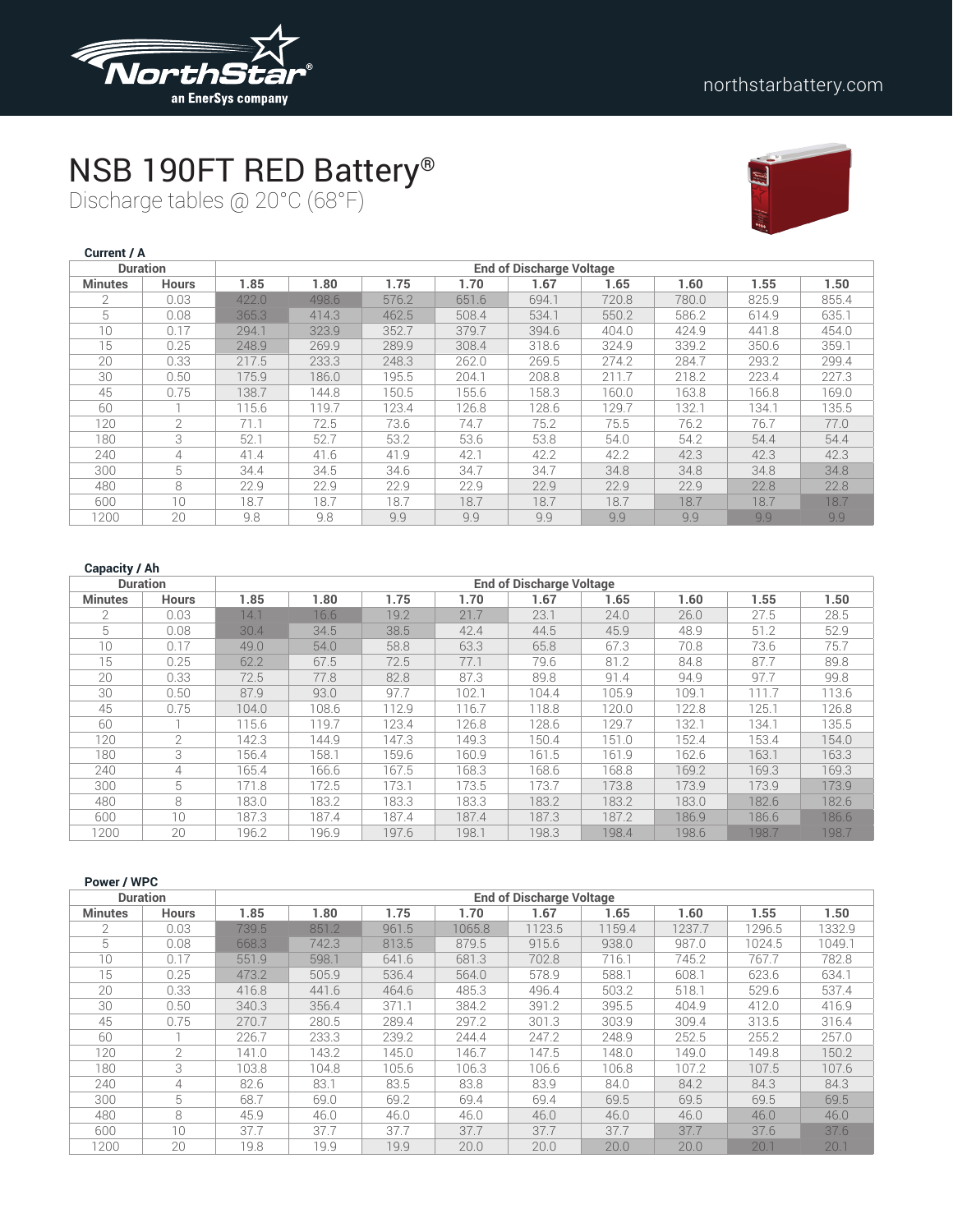

## NSB 190FT RED Battery®

Discharge tables @ 25°C (77°F)



| <b>Current / A</b> |                 |       |       |       |       |                                 |       |       |       |       |
|--------------------|-----------------|-------|-------|-------|-------|---------------------------------|-------|-------|-------|-------|
|                    | <b>Duration</b> |       |       |       |       | <b>End of Discharge Voltage</b> |       |       |       |       |
| <b>Minutes</b>     | <b>Hours</b>    | 1.85  | 1.80  | 1.75  | 1.70  | 1.67                            | 1.65  | 1.60  | 1.55  | 1.50  |
| 2                  | 0.03            | 468.3 | 553.3 | 639.4 | 723.0 | 770.2                           | 799.8 | 865.6 | 916.5 | 949.3 |
| 5                  | 0.08            | 397.7 | 451.1 | 503.6 | 553.6 | 581.5                           | 599.1 | 638.3 | 669.5 | 691.5 |
| 10                 | 0.17            | 316.0 | 348.0 | 379.0 | 408.0 | 424.0                           | 434.1 | 456.5 | 474.7 | 487.8 |
| 15                 | 0.25            | 265.5 | 287.9 | 309.2 | 328.9 | 339.8                           | 346.6 | 361.8 | 374.0 | 383.0 |
| 20                 | 0.33            | 230.9 | 247.7 | 263.5 | 278.1 | 286.1                           | 291.1 | 302.2 | 311.2 | 317.8 |
| 30                 | 0.50            | 185.4 | 196.1 | 206.1 | 215.2 | 220.1                           | 223.2 | 230.0 | 235.5 | 239.6 |
| 45                 | 0.75            | 145.3 | 151.7 | 157.7 | 163.0 | 165.9                           | 167.7 | 171.6 | 174.7 | 177.0 |
| 60                 |                 | 120.5 | 124.8 | 128.8 | 132.3 | 134.1                           | 135.3 | 137.8 | 139.8 | 141.3 |
| 120                | $\overline{2}$  | 73.5  | 74.9  | 76.1  | 77.1  | 77.7                            | 78.0  | 78.7  | 79.2  | 79.6  |
| 180                | 3               | 53.6  | 54.2  | 54.7  | 55.1  | 55.3                            | 55.4  | 55.7  | 55.9  | 56.0  |
| 240                | 4               | 42.4  | 42.6  | 42.9  | 43.1  | 43.2                            | 43.2  | 43.3  | 43.4  | 43.4  |
| 300                | 5               | 35.1  | 35.2  | 35.4  | 35.4  | 35.5                            | 35.5  | 35.5  | 35.5  | 35.5  |
| 480                | 8               | 23.2  | 23.3  | 23.3  | 23.3  | 23.3                            | 23.3  | 23.2  | 23.2  | 23.2  |
| 600                | 10              | 19.0  | 19.0  | 19.0  | 19.0  | 19.0                            | 19.0  | 19.0  | 18.9  | 18.9  |
| 1200               | 20              | 9.9   | 9.9   | 10.0  | 10.0  | 10.0                            | 10.0  | 10.0  | 10.0  | 10.0  |

|                | <b>Duration</b> | <b>End of Discharge Voltage</b> |       |       |       |       |       |       |       |       |  |
|----------------|-----------------|---------------------------------|-------|-------|-------|-------|-------|-------|-------|-------|--|
| <b>Minutes</b> | <b>Hours</b>    | 1.85                            | 1.80  | 1.75  | 1.70  | 1.67  | 1.65  | 1.60  | 1.55  | 1.50  |  |
|                | 0.03            | 15.6                            | 18.4  | 21.3  | 24.1  | 25.7  | 26.7  | 28.9  | 30.5  | 31.6  |  |
| 5              | 0.08            | 33.1                            | 37.6  | 42.0  | 46.1  | 48.5  | 49.9  | 53.2  | 55.8  | 57.6  |  |
| 10             | 0.17            | 52.7                            | 58.0  | 63.2  | 68.0  | 70.7  | 72.3  | 76.1  | 79.1  | 81.3  |  |
| 15             | 0.25            | 66.4                            | 72.0  | 77.3  | 82.2  | 84.9  | 86.6  | 90.4  | 93.5  | 95.8  |  |
| 20             | 0.33            | 77.0                            | 82.6  | 87.8  | 92.7  | 95.4  | 97.0  | 100.7 | 103.7 | 105.9 |  |
| 30             | 0.50            | 92.7                            | 98.1  | 103.0 | 107.6 | 110.1 | 111.6 | 115.0 | 117.8 | 119.8 |  |
| 45             | 0.75            | 109.0                           | 113.8 | 118.2 | 122.2 | 124.4 | 125.7 | 128.7 | 131.0 | 132.8 |  |
| 60             |                 | 120.5                           | 124.8 | 128.8 | 132.3 | 134.1 | 135.3 | 137.8 | 139.8 | 141.3 |  |
| 120            | $\mathcal{P}$   | 147.0                           | 149.7 | 152.1 | 154.2 | 155.3 | 156.0 | 157.4 | 158.4 | 159.1 |  |
| 180            | 3               | 160.7                           | 162.5 | 164.0 | 165.3 | 166.0 | 166.3 | 167.1 | 167.6 | 167.9 |  |
| 240            | 4               | 169.4                           | 170.6 | 171.5 | 172.3 | 172.7 | 172.9 | 173.3 | 173.4 | 173.4 |  |
| 300            | 5               | 175.4                           | 176.2 | 176.8 | 177.2 | 177.4 | 177.5 | 177.6 | 177.6 | 177.6 |  |
| 480            | 8               | 186.0                           | 186.2 | 186.3 | 186.3 | 186.2 | 186.1 | 185.9 | 185.6 | 185.6 |  |
| 600            | 10              | 189.9                           | 190.0 | 190.0 | 190.0 | 189.9 | 189.8 | 189.5 | 189.2 | 189.2 |  |
| 1200           | 20              | 197.7                           | 198.4 | 199.0 | 199.5 | 199.8 | 199.9 | 200.1 | 200.2 | 200.2 |  |

|  |  | Power / WPC |  |  |
|--|--|-------------|--|--|
|--|--|-------------|--|--|

| <b>Duration</b> |                | <b>End of Discharge Voltage</b> |       |        |        |        |        |        |        |        |  |  |
|-----------------|----------------|---------------------------------|-------|--------|--------|--------|--------|--------|--------|--------|--|--|
| <b>Minutes</b>  | <b>Hours</b>   | 1.85                            | 1.80  | 1.75   | 1.70   | 1.67   | 1.65   | 1.60   | 1.55   | 1.50   |  |  |
| $\mathfrak{D}$  | 0.03           | 820.6                           | 944.6 | 1067.0 | 1182.7 | 1246.8 | 1286.6 | 1373.4 | 1438.8 | 1479.1 |  |  |
| 5               | 0.08           | 727.6                           | 808.2 | 885.7  | 957.5  | 996.9  | 1021.3 | 1074.6 | 1115.4 | 1142.2 |  |  |
| 10              | 0.17           | 593.0                           | 642.6 | 689.3  | 732.0  | 755.2  | 769.5  | 800.7  | 824.8  | 841.1  |  |  |
| 15              | 0.25           | 504.7                           | 539.6 | 572.1  | 601.6  | 617.5  | 627.3  | 648.6  | 665.1  | 676.4  |  |  |
| 20              | 0.33           | 442.3                           | 468.7 | 493.1  | 515.0  | 526.8  | 534.1  | 549.9  | 562.1  | 570.4  |  |  |
| 30              | 0.50           | 358.8                           | 375.7 | 391.2  | 405.1  | 412.5  | 417.0  | 426.8  | 434.4  | 439.6  |  |  |
| 45              | 0.75           | 283.6                           | 293.8 | 303.1  | 311.3  | 315.7  | 318.3  | 324.1  | 328.5  | 331.4  |  |  |
| 60              |                | 236.5                           | 243.3 | 249.5  | 255.0  | 257.8  | 259.6  | 263.3  | 266.2  | 268.0  |  |  |
| 120             | $\mathfrak{D}$ | 145.7                           | 147.9 | 149.8  | 151.5  | 152.4  | 152.9  | 153.9  | 154.7  | 155.2  |  |  |
| 180             | 3              | 106.7                           | 107.7 | 108.5  | 109.2  | 109.6  | 109.8  | 110.2  | 110.4  | 110.6  |  |  |
| 240             | 4              | 84.6                            | 85.1  | 85.5   | 85.8   | 86.0   | 86.1   | 86.2   | 86.3   | 86.3   |  |  |
| 300             | 5              | 70.2                            | 70.5  | 70.7   | 70.8   | 70.9   | 71.0   | 71.0   | 71.0   | 71.0   |  |  |
| 480             | 8              | 46.7                            | 46.7  | 46.8   | 46.8   | 46.8   | 46.8   | 46.8   | 46.7   | 46.7   |  |  |
| 600             | 10             | 38.2                            | 38.2  | 38.2   | 38.2   | 38.2   | 38.2   | 38.2   | 38.2   | 38.2   |  |  |
| 1200            | 20             | 19.9                            | 20.0  | 20.1   | 20.1   | 20.1   | 20.2   | 20.2   | 20.2   | 20.2   |  |  |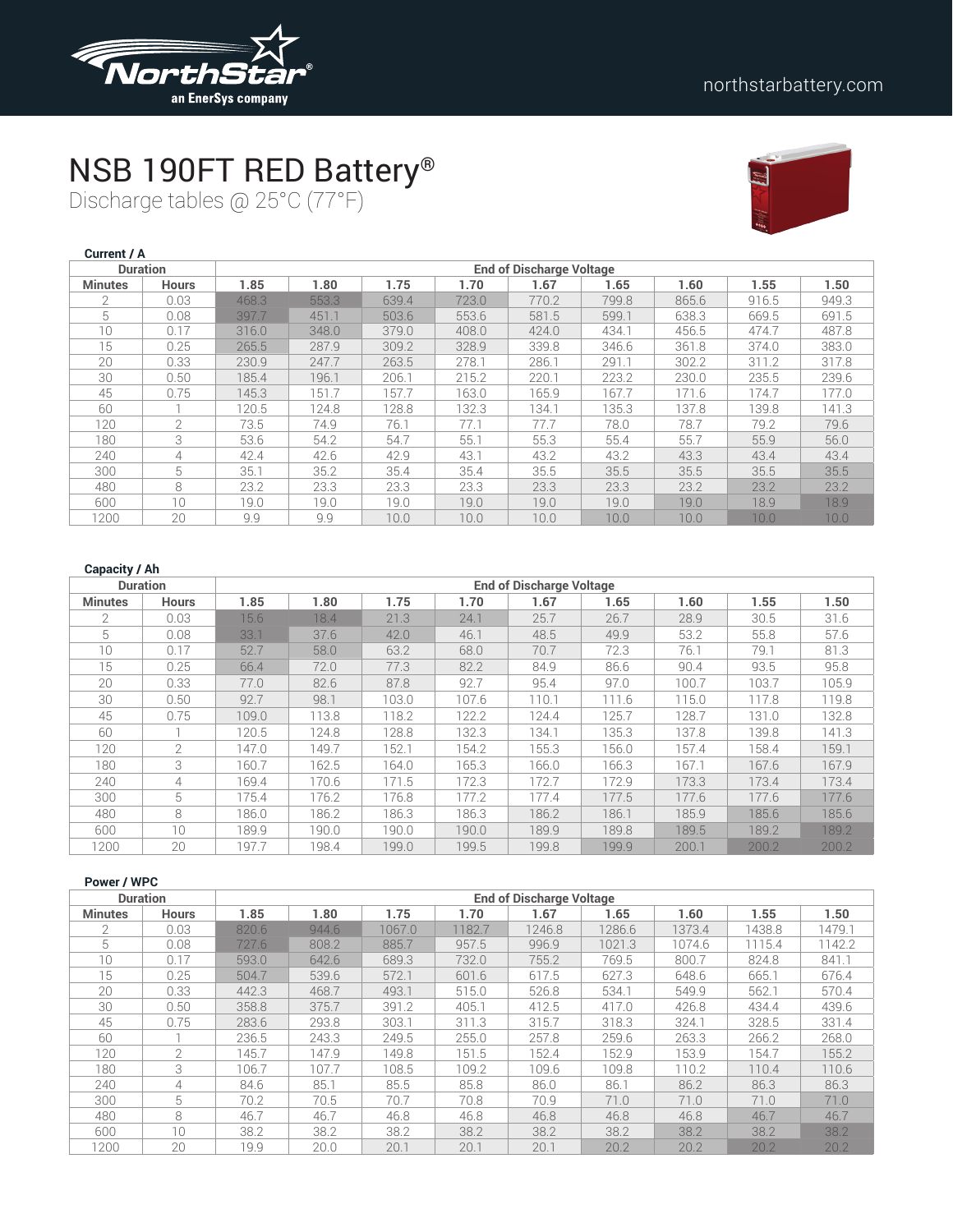

# NSB 210FT RED Battery®

Discharge tables @ 20°C (77°F)



| Current / A    |                 |                                 |       |       |       |       |       |       |       |       |  |  |
|----------------|-----------------|---------------------------------|-------|-------|-------|-------|-------|-------|-------|-------|--|--|
|                | <b>Duration</b> | <b>End of Discharge Voltage</b> |       |       |       |       |       |       |       |       |  |  |
| <b>Minutes</b> | <b>Hours</b>    | 1.85                            | 1.80  | 1.75  | 1.70  | 1.67  | 1.65  | 1.60  | 1.55  | 1.50  |  |  |
| $\overline{2}$ | 0.03            | 276.9                           | 360.3 | 452.3 | 547.9 | 604.3 | 640.5 | 722.4 | 786.2 | 825.7 |  |  |
| 5              | 0.08            | 314.6                           | 376.4 | 439.3 | 500.1 | 534.2 | 555.4 | 601.5 | 635.6 | 655.0 |  |  |
| 10             | 0.17            | 288.6                           | 328.0 | 366.2 | 401.4 | 420.6 | 432.3 | 457.1 | 474.8 | 484.3 |  |  |
| 15             | 0.25            | 257.3                           | 285.0 | 311.3 | 335.0 | 347.7 | 355.3 | 371.4 | 382.6 | 388.5 |  |  |
| 20             | 0.33            | 231.0                           | 251.8 | 271.2 | 288.5 | 297.6 | 303.1 | 314.6 | 322.5 | 326.5 |  |  |
| 30             | 0.50            | 191.8                           | 205.0 | 217.0 | 227.5 | 233.0 | 236.3 | 243.0 | 247.6 | 249.9 |  |  |
| 45             | 0.75            | 153.6                           | 161.4 | 168.3 | 174.4 | 177.5 | 179.3 | 183.1 | 185.7 | 186.9 |  |  |
| 60             |                 | 128.6                           | 133.8 | 138.3 | 142.2 | 144.2 | 145.4 | 147.8 | 149.4 | 150.2 |  |  |
| 120            | $\mathfrak{D}$  | 79.1                            | 80.7  | 82.0  | 83.2  | 83.8  | 84.2  | 84.9  | 85.4  | 85.7  |  |  |
| 180            | 3               | 57.6                            | 58.3  | 58.9  | 59.4  | 59.7  | 59.8  | 60.2  | 60.4  | 60.6  |  |  |
| 240            | 4               | 45.5                            | 45.8  | 46.1  | 46.4  | 46.6  | 46.6  | 46.8  | 47.0  | 47.1  |  |  |
| 300            | 5               | 37.6                            | 37.8  | 38.0  | 38.2  | 38.3  | 38.3  | 38.4  | 38.5  | 38.6  |  |  |
| 480            | 8               | 24.9                            | 25.0  | 25.0  | 25.1  | 25.1  | 25.2  | 25.2  | 25.3  | 25.3  |  |  |
| 600            | 10              | 20.4                            | 20.4  | 20.5  | 20.5  | 20.5  | 20.6  | 20.6  | 20.6  | 20.7  |  |  |
| 1200           | 20              | 10.8                            | 10.8  | 10.9  | 10.9  | 11.0  | 11.0  | 11.0  | 11.0  | 11.0  |  |  |

#### **Capacity / Ah**

| <b>Duration</b> |                 | <b>End of Discharge Voltage</b> |       |       |       |       |       |       |       |       |  |  |
|-----------------|-----------------|---------------------------------|-------|-------|-------|-------|-------|-------|-------|-------|--|--|
| <b>Minutes</b>  | <b>Hours</b>    | 1.85                            | 1.80  | 1.75  | 1.70  | 1.67  | 1.65  | 1.60  | 1.55  | 1.50  |  |  |
| $\mathcal{P}$   | 0.03            | 9.2                             | 12.0  | 15.1  | 18.3  | 20.1  | 21.3  | 24.1  | 26.2  | 27.5  |  |  |
| 5               | 0.08            | 26.2                            | 31.4  | 36.6  | 41.7  | 44.5  | 46.3  | 50.1  | 53.0  | 54.6  |  |  |
| 10              | 0.17            | 48.1                            | 54.7  | 61.0  | 66.9  | 70.1  | 72.0  | 76.2  | 79.1  | 80.7  |  |  |
| 15              | 0.25            | 64.3                            | 71.3  | 77.8  | 83.7  | 86.9  | 88.8  | 92.9  | 95.7  | 97.1  |  |  |
| 20              | 0.33            | 77.0                            | 83.9  | 90.4  | 96.2  | 99.2  | 101.0 | 104.9 | 107.5 | 108.8 |  |  |
| 30              | 0.50            | 95.9                            | 102.5 | 108.5 | 113.7 | 116.5 | 118.1 | 121.5 | 123.8 | 125.0 |  |  |
| 45              | 0.75            | 115.2                           | 121.0 | 126.3 | 130.8 | 133.1 | 134.5 | 137.3 | 139.3 | 140.2 |  |  |
| 60              |                 | 128.6                           | 133.8 | 138.3 | 142.2 | 144.2 | 145.4 | 147.8 | 149.4 | 150.2 |  |  |
| 120             | $\mathcal{P}$   | 158.2                           | 161.3 | 164.1 | 166.4 | 167.6 | 168.3 | 169.8 | 170.8 | 171.3 |  |  |
| 180             | 3               | 172.9                           | 174.9 | 176.7 | 178.2 | 179.0 | 179.5 | 180.5 | 181.2 | 181.7 |  |  |
| 240             | 4               | 181.9                           | 183.3 | 184.5 | 185.6 | 186.2 | 186.5 | 187.3 | 187.9 | 188.3 |  |  |
| 300             | 5               | 188.1                           | 189.1 | 190.0 | 190.9 | 191.3 | 191.6 | 192.2 | 192.6 | 193.0 |  |  |
| 480             | 8               | 199.2                           | 199.7 | 200.3 | 200.7 | 201.0 | 201.2 | 201.6 | 202.0 | 202.4 |  |  |
| 600             | 10 <sup>1</sup> | 203.7                           | 204.2 | 204.6 | 205.1 | 205.4 | 205.5 | 206.0 | 206.3 | 206.7 |  |  |
| 1200            | 20              | 215.5                           | 216.7 | 217.8 | 218.7 | 219.2 | 219.5 | 220.1 | 220.6 | 221.0 |  |  |

#### **Power / WPC**

| <b>Duration</b> |                | <b>End of Discharge Voltage</b> |       |       |       |       |        |        |        |        |  |  |
|-----------------|----------------|---------------------------------|-------|-------|-------|-------|--------|--------|--------|--------|--|--|
| <b>Minutes</b>  | <b>Hours</b>   | 1.85                            | 1.80  | 1.75  | 1.70  | 1.67  | 1.65   | 1.60   | 1.55   | 1.50   |  |  |
|                 | 0.03           | 513.6                           | 636.7 | 767.0 | 897.8 | 973.3 | 1021.2 | 1128.6 | 1211.9 | 1264.6 |  |  |
| 5               | 0.08           | 587.0                           | 680.5 | 772.5 | 858.7 | 905.9 | 934.9  | 996.6  | 1040.4 | 1063.6 |  |  |
| 10              | 0.17           | 543.4                           | 604.3 | 661.5 | 712.9 | 740.0 | 756.3  | 789.9  | 812.2  | 822.1  |  |  |
| 15              | 0.25           | 487.7                           | 531.1 | 571.0 | 606.0 | 624.2 | 635.0  | 656.9  | 670.9  | 676.4  |  |  |
| 20              | 0.33           | 440.2                           | 473.0 | 502.8 | 528.6 | 541.8 | 549.6  | 565.2  | 575.0  | 578.5  |  |  |
| 30              | 0.50           | 368.4                           | 389.3 | 408.0 | 423.9 | 431.9 | 436.6  | 445.9  | 451.6  | 453.4  |  |  |
| 45              | 0.75           | 297.4                           | 309.8 | 320.8 | 330.0 | 334.6 | 337.3  | 342.5  | 345.7  | 346.6  |  |  |
| 60              |                | 250.4                           | 258.7 | 265.8 | 271.8 | 274.8 | 276.6  | 280.0  | 282.0  | 282.7  |  |  |
| 120             | $\overline{2}$ | 156.0                           | 158.5 | 160.7 | 162.5 | 163.5 | 164.0  | 165.1  | 165.9  | 166.2  |  |  |
| 180             | 3              | 114.4                           | 115.5 | 116.4 | 117.2 | 117.7 | 117.9  | 118.5  | 118.9  | 119.2  |  |  |
| 240             | 4              | 90.7                            | 91.2  | 91.7  | 92.1  | 92.4  | 92.5   | 92.9   | 93.2   | 93.4   |  |  |
| 300             | 5              | 75.2                            | 75.5  | 75.8  | 76.1  | 76.2  | 76.3   | 76.6   | 76.8   | 77.1   |  |  |
| 480             | 8              | 50.0                            | 50.1  | 50.2  | 50.3  | 50.4  | 50.4   | 50.6   | 50.7   | 50.9   |  |  |
| 600             | 10             | 41.0                            | 41.0  | 41.1  | 41.2  | 41.3  | 41.3   | 41.4   | 41.5   | 41.7   |  |  |
| 1200            | 20             | 21.7                            | 21.8  | 21.9  | 22.0  | 22.0  | 22.1   | 22.1   | 22.2   | 22.3   |  |  |